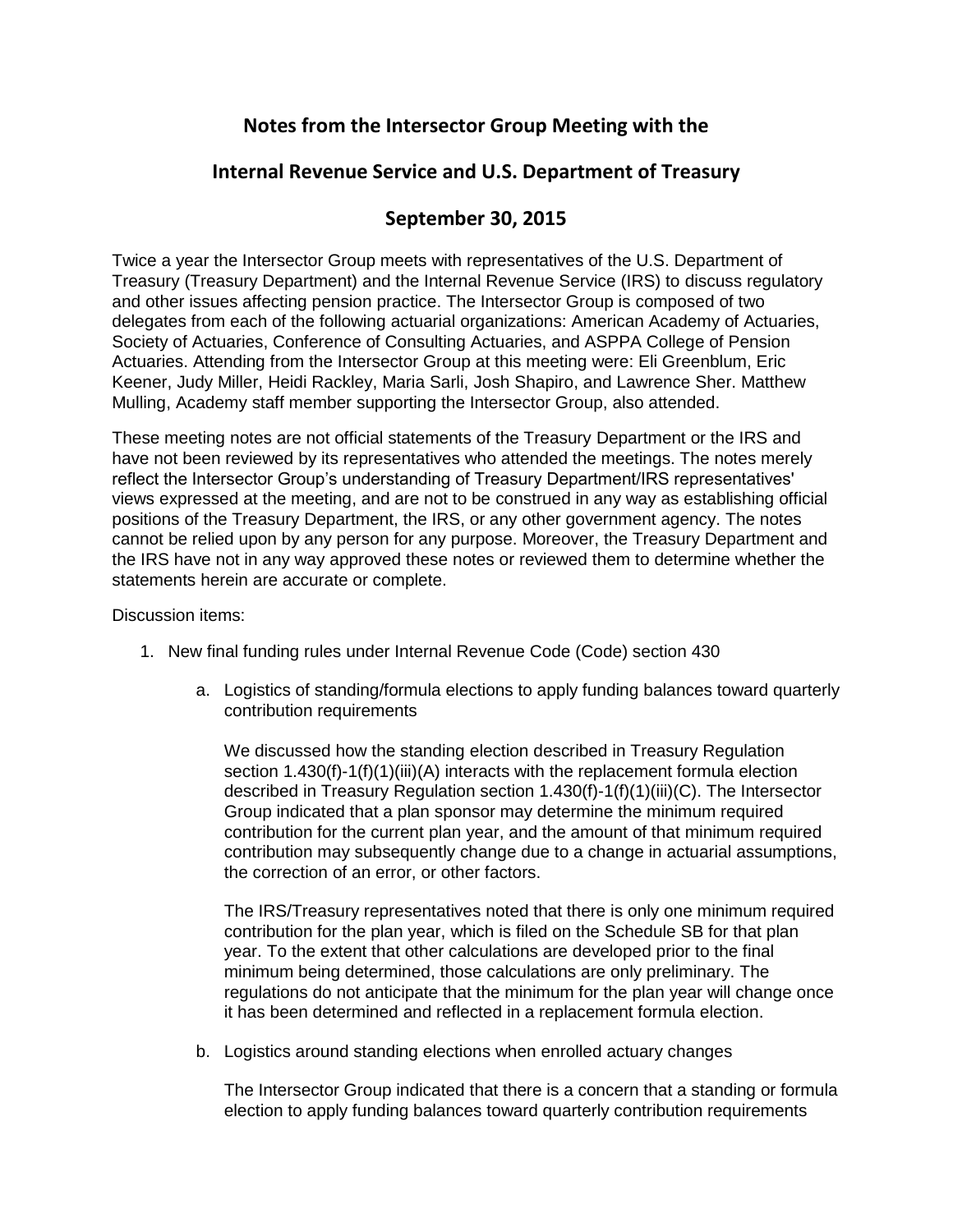could be retroactively invalidated if the enrolled actuary changes between the installment due date and the date the Schedule SB is signed.

The IRS/Treasury representatives indicated that the election applies only to a single actuary, so the successor actuary needs a new election; if a plan sponsor makes a new standing election, it should be sent to the current enrolled actuary. They also noted that, while there has not been any formal guidance on what determines when there has been a change in enrolled actuary, their view is that it changes on the date a new enrolled actuary takes an action that may only be performed by the plan's enrolled actuary, such as certifying an AFTAP or signing Schedule SB. Once a change in enrolled actuary occurs, it applies prospectively and does not retroactively invalidate prior application of funding balances to quarterly contributions pursuant to the sponsor's standing election addressed to the prior actuary.

c. Clarification on mid-year plan termination treatment and Form 5500 filing

The Intersector Group noted that, under Treasury Regulation section 1.430(a)- 1(b)(5), a terminating plan is treated as having a short plan year that ends on the termination date for purposes of Code section 430. This rule applies both for purposes of determining the amount of the minimum required contribution under Code section 430(a) and for purposes of determining contribution due dates under Code section 430(j). However, it is not clear from the regulations whether the year of termination should be treated as a short plan year for other purposes, such as the plan year dates shown on the Schedule SB and Form 5500.

The IRS/Treasury representatives agreed it was unclear what date should be shown as the last day of the plan year on Schedule SB and would work with IRS staff updating Schedule SB instructions to address this. The "short plan year" rule is for Section 430 purposes only and the plan continues to have a 12-month plan year for all other purposes (e.g., plan year dates shown on Form 5500, due date of Form 5500, date for reporting year-end asset values on Form 5500 Schedule H, etc.).

2. Hybrid plan transition rules — timing and effective date for final regulations

The Intersector Group indicated that it is very late for the regulations to be effective for plan years beginning on or after January 1, 2016, and that it is already past the cutoff date for many plan sponsors to be able to make administrative changes for 2016. Generally, six months of lead time are needed.

The IRS/Treasury representatives indicated that they have heard comments to this effect, and take those comments very seriously. They also noted that, while it would be possible to have the regulations be effective for plan years beginning on or after a date in 2016 other than January 1, they have not historically set regulatory effective dates in this manner, largely because of how the determination letter process works.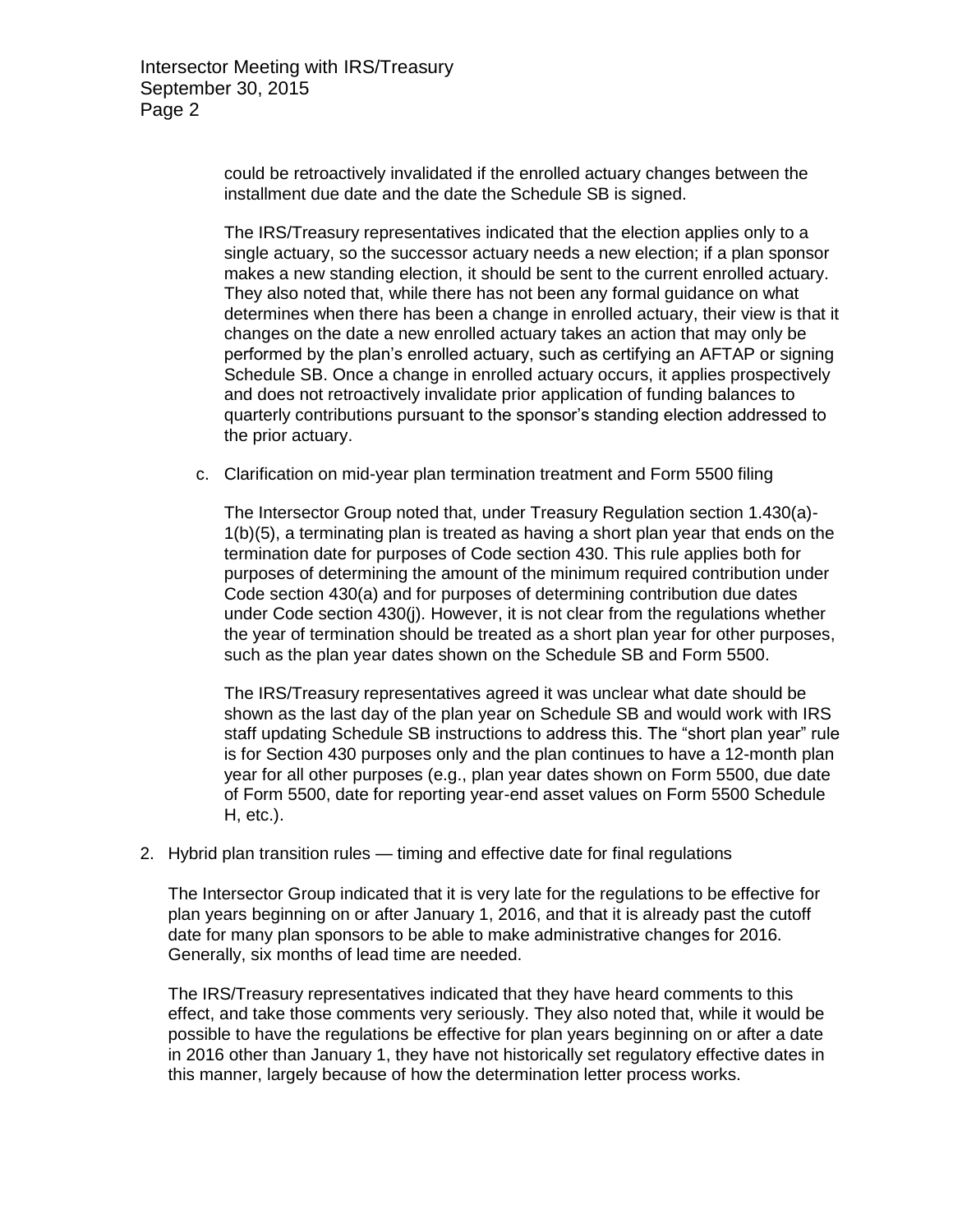The Intersector Group also mentioned that there are a number of unclear issues in the final regulations, and that it would be helpful to have additional guidance on these issues including whether plans with whipsaw or early retirement subsidies in the lump sums can pass age discrimination using rules for indexed benefit plans; the consequences of too great an early retirement subsidy (the immediate annuity benefit for a younger worker being larger than for a similarly situated older worker); various questions surrounding return-based plans; etc.

3. Mortality tables

The Intersector Group expressed appreciation for the timely issuance of mortality guidance under Code sections 417(e) and 430 for 2016 plan years. The Intersector Group also noted certain practical difficulties that would arise if proposed mortality guidance for 2017 and beyond were to be issued between November 2015 and February 2016, when most companies are preparing their year-end financial statements. Specifically, if proposed mortality tables under Code section 417(e) were to be issued during this timeframe, company auditors could potentially require financial statements to be revised to reflect this information, even after the financial statements have already been prepared.

The IRS/Treasury representatives expressed some concern that delaying the proposed mortality tables to after February 2016 may make it difficult to have final regulations in place for 2017, and questioned whether it would be appropriate for the IRS to delay the release of proposed regulations based on potential company auditor reactions.

- 4. Changes in funding method
	- a. Current turnaround time for requests for approval

The IRS/Treasury representatives indicated that the turnaround time for requests for approval had improved for a while, but that the actuaries involved in reviewing these requests had been refocused on other efforts over the two months preceding the meeting with the Intersector Group and these efforts were taking up a lot of time (see the discussion on Knowledge Networks below). These efforts have been easing up more recently, so that the actuaries should be able to refocus on changes in funding method.

b. Outlook for Revenue Procedure for automatic approvals

The IRS/Treasury representatives indicated that they were well underway on updating Revenue Procedure 2000-40, and that they were trying to incorporate what they have learned from individual requests for approval that have been received. They indicated that they were trying to fine tune the scope of automatic approvals to balance the need for such approvals with considerations that may warrant an individual review. It is difficult to predict when the new Revenue Procedure may be published, as it can be challenging to get funding guidance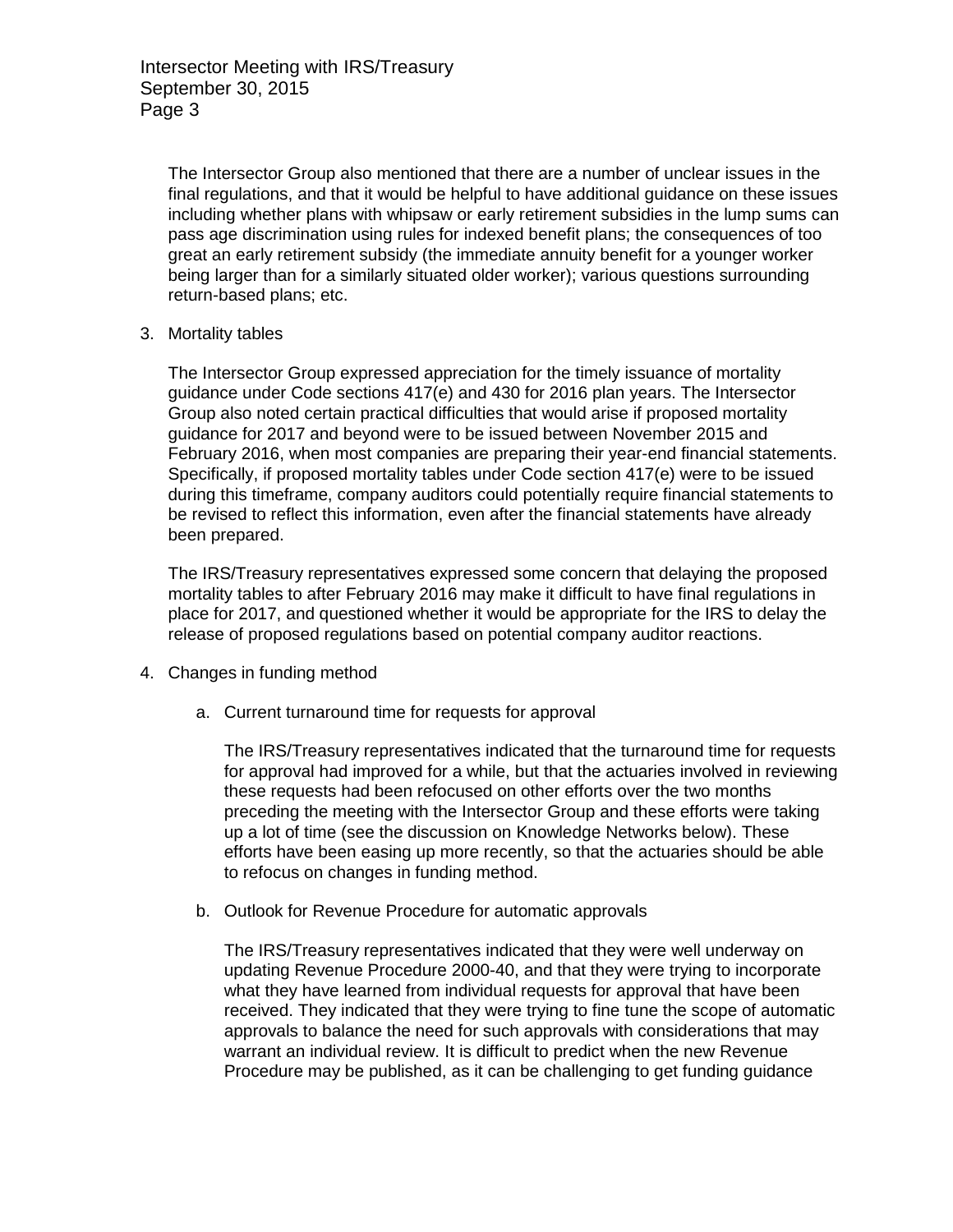Intersector Meeting with IRS/Treasury September 30, 2015 Page 4

> published. In the meantime, plan sponsors should continue submitting individual requests for approval.

### 5. Notice 2015-49 on Risk Transfers

The Intersector Group indicated that there is a need for clarification regarding the situations in which Notice 2015-49 does (and does not) prevent an acceleration of annuity payments to retirees and beneficiaries. Some practitioners have interpreted Notice 2015-49 as potentially applying to lump sums offered to retirees and beneficiaries in connection with a plan termination. In addition, it is unclear whether a lump sum option can be offered to certain categories of participants who receive annuity payments without having made an election, such as:

(1) Terminated vested participants who could not be located and were deemed to have elected a qualified joint and survivor annuity (QJSA) upon reaching normal retirement age in a plan that requires commencement at that date (these participants are typically allowed to elect other forms of distribution, once located, under EPCRS correction rules, including self-correction);

(2) Participants beyond NRD whose actuarially increased benefits exceed the IRC 415 3-year average compensation limitation who must therefore begin benefits, but for whom the situation is not discovered until later, and so they are deemed to have begun benefits in the QJSA form retroactively to when the benefits should have started (and, like the TVs discussed above, are often permitted to then select a different option under EPCRS correction rules, including self-correction); and

(3) Active participants working past normal retirement age or age 70-1/2 in a plan that requires in-service distributions to begin at that age to comply with the Code section 411 vesting rules and section 401(a)(9) minimum distribution requirements.

The IRS/Treasury representatives indicated that Notice 2015-49 was not intended to preclude the ability to offer lump sums to retirees and beneficiaries upon plan termination or, for individuals receiving in-service distributions, upon termination of employment. They felt the Notice was clear on this point and did not see the need to provide any further clarification pending publication of the proposed regulations. The IRS/Treasury representatives also indicated that they have begun working on the proposed amendments to the regulations under Code section 401(a)(9) discussed in Notice 2015-49, and that it would be helpful for comments on the proposed regulations to point out areas where clarification is needed, such as the case of missing participants deemed to have elected a qualified joint and survivor annuity.

With regard to the grandfathering of retiree lump sum programs where formal action had been taken as of July 9, 2015, the IRS/Treasury representatives asked whether there were any situations that were missed and where additional grandfathering might be needed. The Intersector Group noted that they were not aware of any such situations.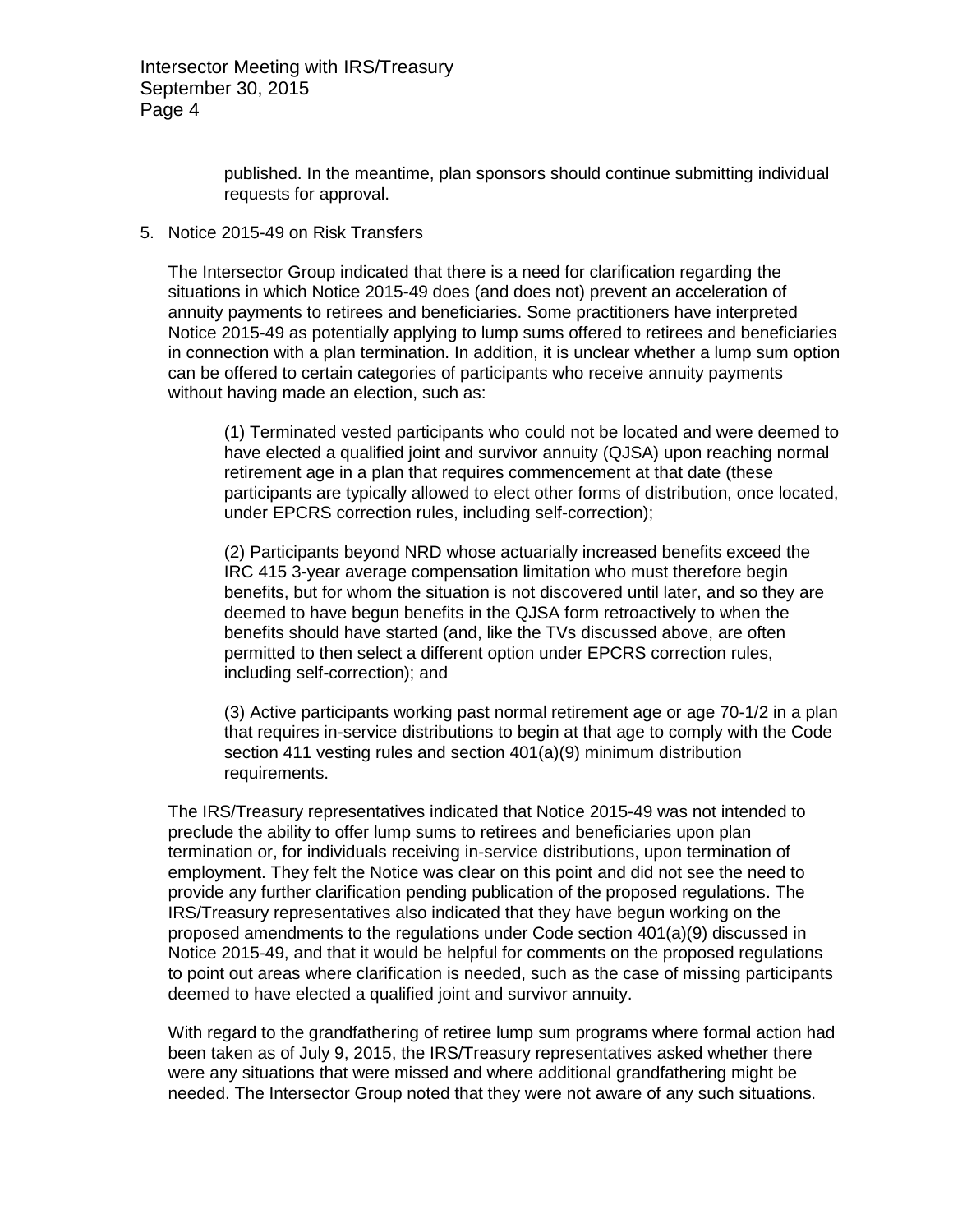Intersector Meeting with IRS/Treasury September 30, 2015 Page 5

#### 6. Change in role of IRS actuaries

The Intersector Group noted that it has been important for practitioners to have access to IRS actuaries on an informal basis when questions arise, and for IRS actuaries to be able to participate in the broader actuarial profession (e.g., via attendance at and active participation in actuarial organization meetings). The Intersector Group also indicated that it would be helpful to understand the role of IRS actuaries in the Knowledge Networks (K-Nets) being established within the IRS.

The IRS/Treasury representatives indicated that decreased participation by IRS actuaries in professional meetings has been driven by the IRS budget and a cutback in travel expenses, and is unrelated to any K-Net related reorganization. Other professional groups have been similarly affected. An IRS actuary cannot participate in a professional meeting as an IRS representative without the IRS covering his or her travel expenses. It may be possible for an IRS representative to participate in meetings that occur in a city where there is an IRS office. This would need to be accomplished via a formal invitation, and coordinated with the communications liaison for the Tax Exempt and Government Entities (TEGE) division. It might also be possible for an IRS actuary to participate in a professional meeting by phone since no travel expenses would be involved.

The IRS/Treasury representatives described K-Nets as a major "knowledge management" initiative to develop a centralized base of resources and processes across each of the major operating divisions of the IRS, and to ensure that consistent positions are taken across the organization, including by field agents. IRS actuaries are performing the same functions as in the past, but each is also assigned additional functions and responsibilities for one of three K-Nets (defined benefit; cash balance; and a specialty KNET that covers 403(b), multiemployer and government plans). Practitioners should continue to have access to them as in the past, but there is a concern that answering questions on an informal basis may take up too much of their time, and it was noted that the e-mail address to which questions could be directed has been discontinued. A major function of the K-Nets will be serving as a central point for receiving and responding to questions from the field. The K-Nets are still at an early stage, and will take years to complete, but the goal is for them to benefit both the IRS and practitioners. There may be a way of making some of the information the K-Nets develop available outside the IRS firewall at some point, such as through postings on the IRS public website, although the K-Nets are not being designed with that goal in mind.

### 7. Hybrid plans – outlook for additional guidance

The IRS/Treasury representatives requested input on additional areas where hybrid plan guidance may be needed after the 2014 proposed transition regulations for interest crediting rates are finalized.

The Intersector Group indicated that, while there are open issues for pension equity plans, the specific nature of these issues varies from plan to plan and may be difficult to address in guidance of general applicability. Other areas where guidance is needed include funding and lump sum calculations for variable annuity plans, and projection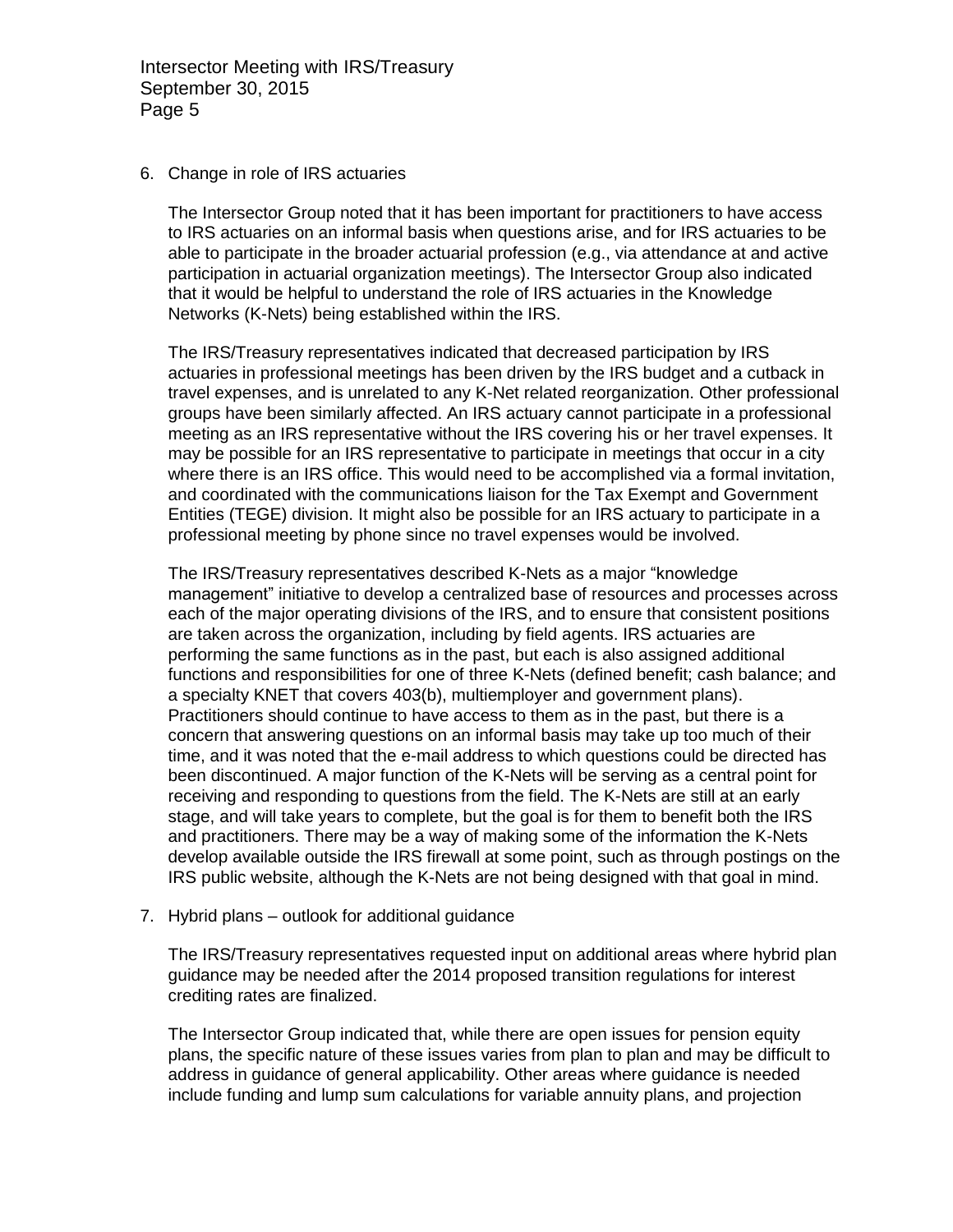issues for hybrid plans with investment-based interest credits (including projections for funding, accrual rules, Code section 415, and nondiscrimination testing purposes). These issues are expected to affect more new plans than the pension equity plan issues would.

8. Combined effect of curtailing determination letter program and limiting other informal guidance

The Intersector Group noted that there is a concern about the combined effect of curtailing the IRS determination letter program while also limiting access to informal guidance that might otherwise help a plan sponsor identify potential plan compliance issues. This could result in these issues remaining undiscovered for a longer period of time, and make corrections more difficult at a later date.

The IRS/Treasury representatives indicated that this is a concern they are aware of, and that it has been brought up by other practitioners as well. In the process of developing the parameters for the remedial amendment period and the determination letter process in the future, consideration will be given to whether there are certain types of plans or plan design changes for which a determination letter filing should be allowed. There is sensitivity within TEGE that, if issues are discovered on exam after several years, there need to be reasonable approaches to dealing with these issues, recognizing that there is no longer a determination letter cycle that would allow issues with plan language or design to be identified. There has been discussion as to whether reviews or opinion letters by outside legal counsel could "stand in" for the current program. IRS thinking on these issues will evolve over time—much like EPCRS has evolved—and they expect the program will be tweaked to get it right. The current program will remain in place until early 2017; at that point, all plan sponsors who have filed in a timely manner will have a determination letter that is no more than five years old, so there is time to address these concerns.

- 9. Plan termination issues
	- a. Difficulty finding suitable annuity carriers when small- to mid-sized plans terminate

The Intersector Group noted that some smaller terminating plans are having difficulty finding annuity providers willing to bid on termination annuity contracts, particularly for active or terminated vested (TV) participants. Larger carriers sometimes indicate that capacity is an issue, or they may not be willing to underwrite actives and TVs since retiree-only deals are more attractive and they can often fill their internal quotas completely with such deals. This can lead to questions about whether the plan is still considered to have been terminated, since plan assets must be distributed as soon as is "administratively feasible" following the termination date. It has been suggested that the PBGC could potentially assume the liability for participants when an annuity provider is not available, but this would likely require a statutory change. The Intersector Group also noted that smaller plans sometimes have complicated optional forms, and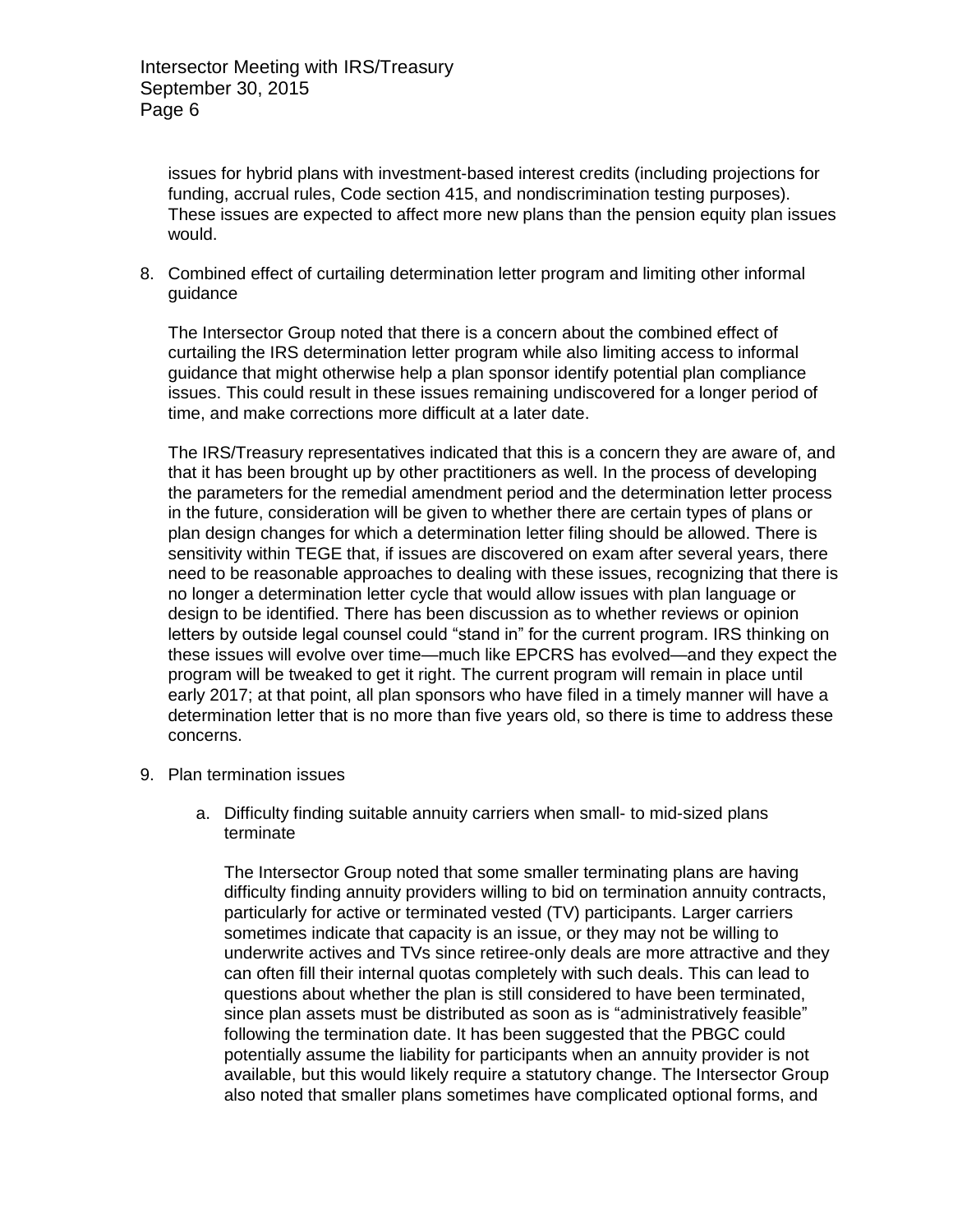having some way of eliminating those forms for terminating plans (as under current regulations, but without a four-year wait) could be helpful to plan sponsors in carrying out the termination.

The IRS/Treasury representatives indicated that they have received some practitioner questions about these issues. It may be possible for future guidance to clarify whether it would meet the "distribute as soon as administratively feasible" requirement for a plan to retain assets and liabilities for plan participants until a suitable annuity carrier is found. (Also see Notes from September 30, 2015, Intersector Meeting with PBGC.)

b. Problem of well-funded 401(h) accounts in plan terminations

The IRS/Treasury representatives didn't offer any suggestions on this issue.

10. Timing of final version of proposed and temporary regulations under the Multiemployer Pension Reform Act of 2014 (MPRA); reaction to comments submitted and public hearing

The IRS/Treasury representatives indicated that they have received comments on the regulations from many different sources. Some practitioners testified at the public hearing, and many affected individuals also testified.

The Intersector Group noted that, for the most part, the proposed benefit suspension regulations were well received by practitioners. The American Academy of Actuaries submitted comments suggesting a more streamlined application process and other technical concerns. Plan sponsors who have applied for benefit suspensions (or are in the process of doing so) are concerned that they may need to reapply based on any changes in the final regulations, and some sponsors who are considering applying are reluctant to do so under the proposed regulations.

A second set of proposed regulations has been issued related to participant voting procedures (comments were due by Nov. 2). Both sets of regulations are expected to be finalized at the same time, but IRS/Treasury expect to be working on issues related to the first set of regulations while waiting for comments on the second set of regulations. No benefit suspensions are expected to be approved until after the regulations are finalized, and no completed suspension applications had been received 30 or more days prior to the meeting with the Intersector Group.

11. MPRA and amortization extensions under Code section 431(d)

The Intersector Group noted that MPRA can forcibly eject some multiemployer plans from critical status into endangered status due to the new Special Emergence provisions. This could disrupt recovery based on the rehabilitation plan. As a result, some plan sponsors are interested in revoking an amortization extension that had previously been granted under Code section 431(d) to remain in critical status. While improving benefits would accomplish this result, this seems contrary to what such plans